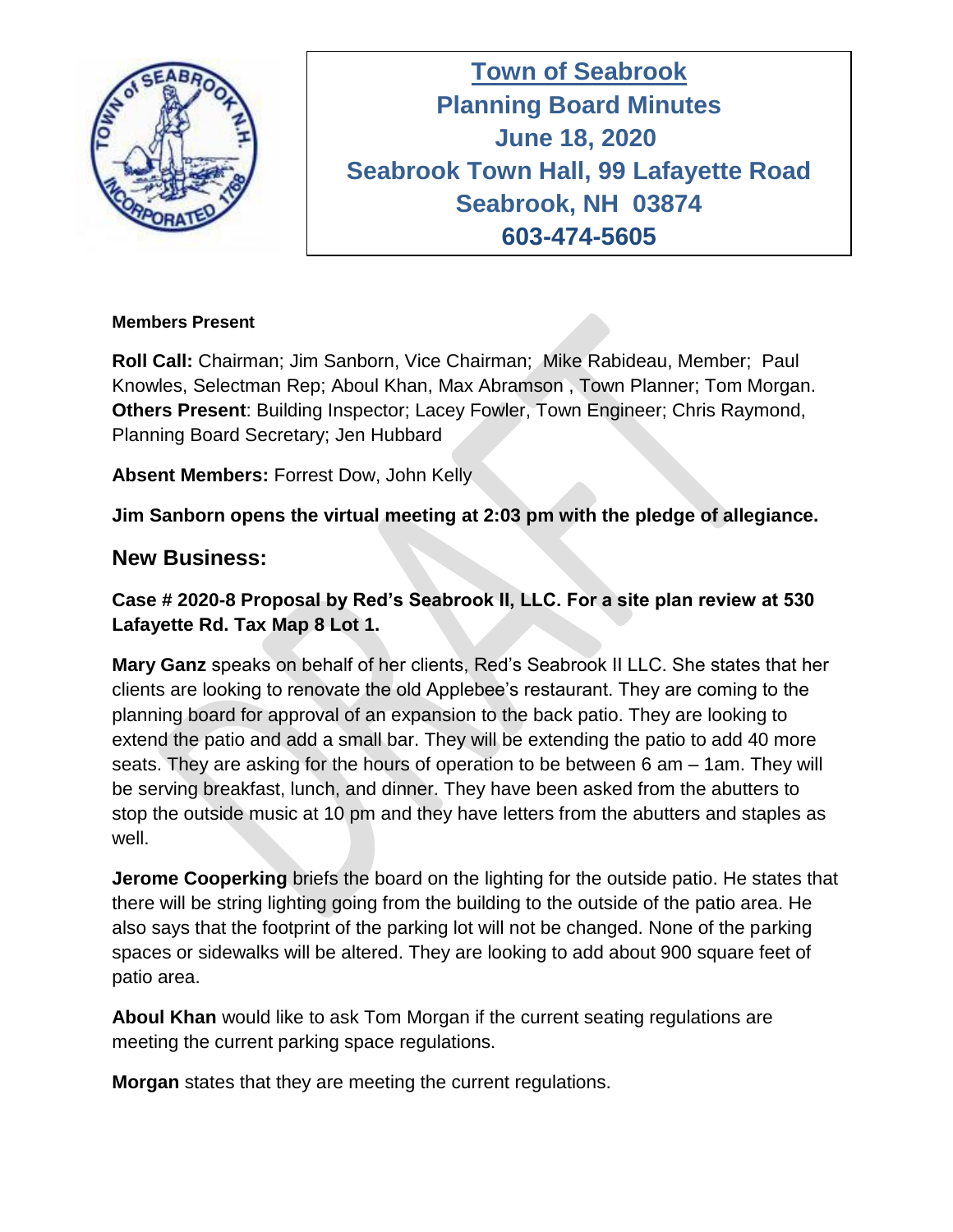| <b>Motion:</b> | To accept case 2020-08 as administratively complete |
|----------------|-----------------------------------------------------|
| Rabideau       |                                                     |
| Second:        |                                                     |
| <b>Knowles</b> |                                                     |
| <b>Result:</b> | All in favor                                        |

| <b>Motion:</b> | To accept case 2020-08 with the following conditions:                                                                                                                                                                                                                                                                                                                                                                                                                                                                                                                      |
|----------------|----------------------------------------------------------------------------------------------------------------------------------------------------------------------------------------------------------------------------------------------------------------------------------------------------------------------------------------------------------------------------------------------------------------------------------------------------------------------------------------------------------------------------------------------------------------------------|
| <b>Khan</b>    | The applicant agreeing to shut off its music at 10:00 PM.<br>1.<br>That its hours of operation be limited to 6:00 AM to 1:00 AM.<br>2.<br>3.<br>Catch basins are to be inspected and cleaned to ensure the<br>closed drainage system functions as designed.<br>Overgrowth within the detention pond area, which includes any<br>4.<br>trees and invasive species, is to be selectively trimmed to ensure<br>adequate functioning of the storm water management system. At<br>this point, the lower brush shall be cut and larger trees kept as a<br>buffer to the abutter. |
|                | 5.<br>Trash and debris are to be removed from the detention pond<br>area.<br>Location of closed drainage system outlet in storm water<br>6.<br>detention area is to be identified, inspected, cleared and<br>stabilized as necessary.<br>The detention pond area shall have an Operation & Maintenance<br>7.<br>Plan (O & M) to ensure that the system is maintained and<br>functions as designed. A new O & M must be completed prior to<br>a Certificate of Occupancy being issued.                                                                                      |
|                | 8.<br>The applicant will contact Dragon Mosquito to evaluate whether<br>any mosquito treatment needs to be performed in the detention<br>pond area and agrees to have any necessary<br>9.<br>No noise will go pass property line.                                                                                                                                                                                                                                                                                                                                          |
| Second:        |                                                                                                                                                                                                                                                                                                                                                                                                                                                                                                                                                                            |
| <b>Knowles</b> |                                                                                                                                                                                                                                                                                                                                                                                                                                                                                                                                                                            |
| <b>Result:</b> | All in favor                                                                                                                                                                                                                                                                                                                                                                                                                                                                                                                                                               |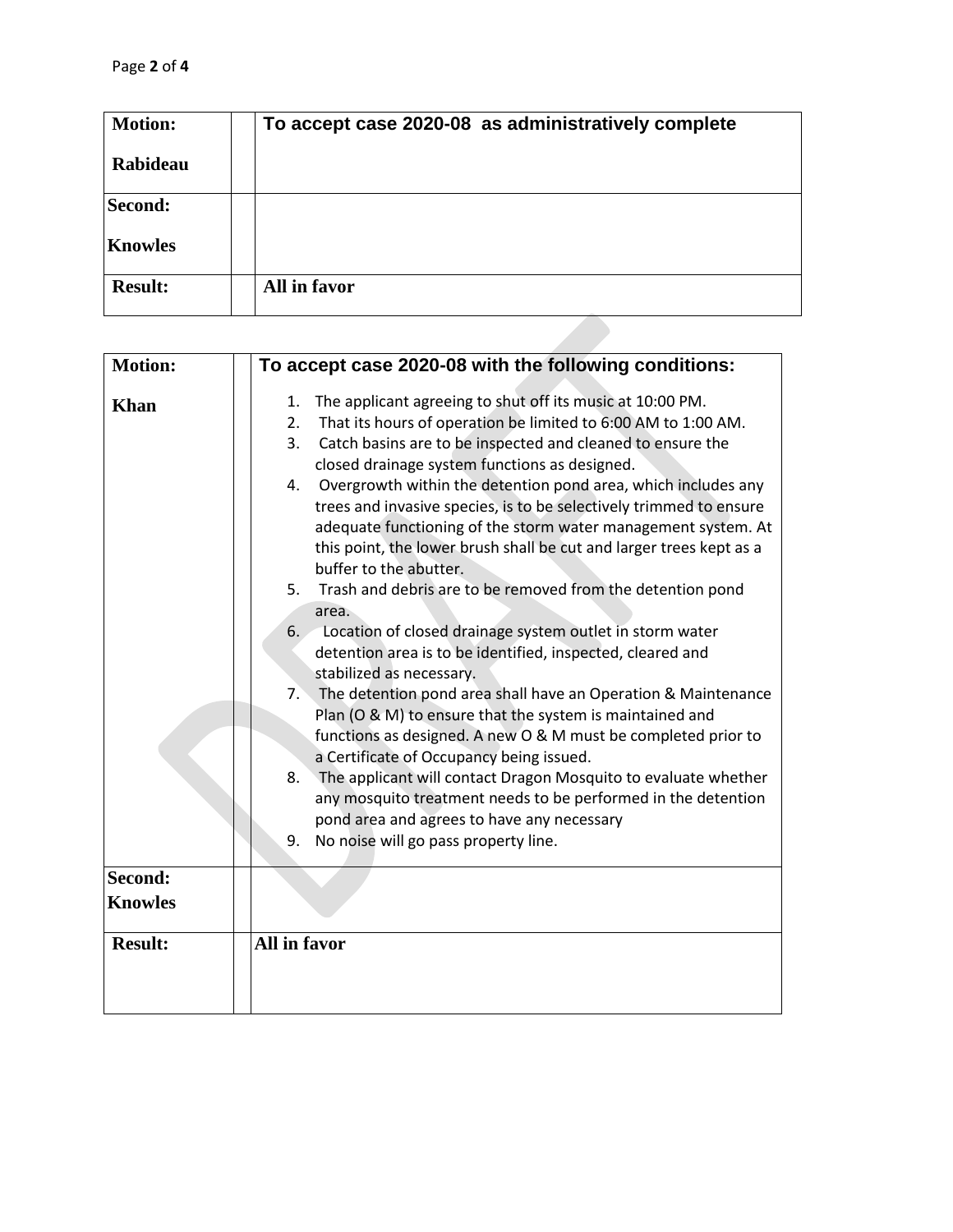.

| <b>Motion:</b> | Accept the minutes from June 2, 2020                  |
|----------------|-------------------------------------------------------|
| <b>Khan</b>    |                                                       |
| Second:        |                                                       |
| <b>Knowles</b> |                                                       |
| <b>Result:</b> | <b>Sanborn Abstained</b><br><b>Abramson Abstained</b> |
|                | 3 in favor                                            |
|                |                                                       |

**Building Inspector Lacey Fowler** would like to present to the board to extend the outdoor seating permits until October 1<sup>st</sup>.

| <b>Motion:</b><br><b>Rabideau</b> | To extend the outdoor seating until October $1st$ , then if the<br>restaurants need more time then they shall come in front of<br>the Planning board for renewal. |
|-----------------------------------|-------------------------------------------------------------------------------------------------------------------------------------------------------------------|
| Second:<br><b>Knowles</b>         |                                                                                                                                                                   |
| <b>Result:</b>                    | All in favor                                                                                                                                                      |

**Town planner, Tom Morgan** speaks on behalf of the master plan. He states that the master plan needs updating and there is a grant that can help pay some of those fees.